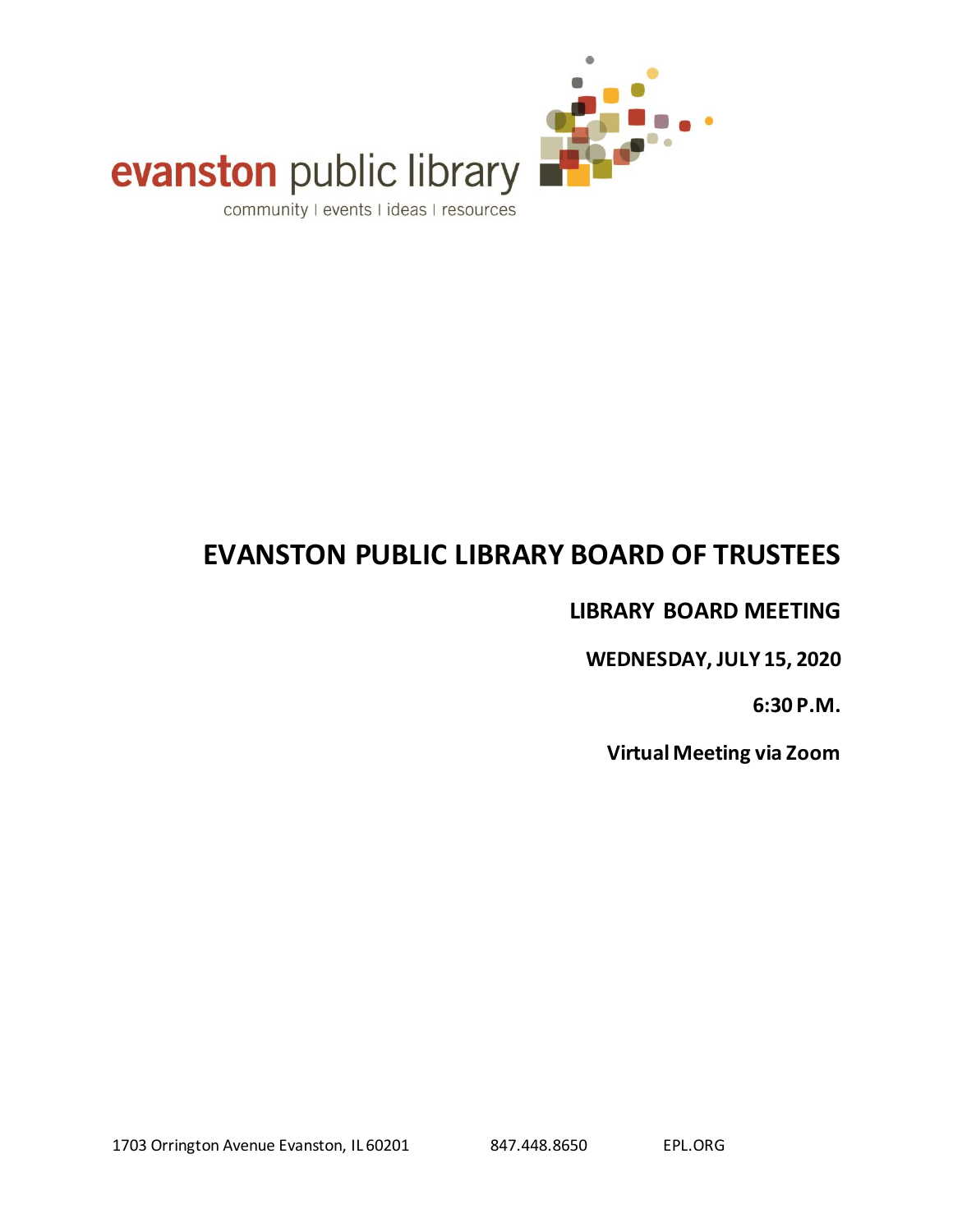

#### **EVANSTON PUBLIC LIBRARY BOARD OF TRUSTEES Meeting of the Board Wednesday, July 15, 2020 6:30 PM Virtually, via Zoom**

All agenda items will be discussed at Library Board Meeting. As the result of an executive order issued by Governor J.B. **Pritzker suspending in-person attendance requirements for public meetings, Library Board members and Library staff will be participating in this meeting remotely. Due to public health concerns, residents will not be able to prov ide public comment inperson at the meeting. Those wishing to make public comments at the Library Board meetings may submit written comments in adv ance or sign up to prov ide public comment by completing the online form a[t](https://forms.gle/b6gzxVu3jrb1U2oF8) [https://library-board-public-comment-sign](https://forms.gle/b6gzxVu3jrb1U2oF8)[up](https://forms.gle/b6gzxVu3jrb1U2oF8)**

#### **AGENDA**

#### **1. CALL TO ORDER / DECLARATION OF QUORUM**

#### **2. CITIZEN COMMENT**

Not to exceed 45 minutes

#### **3. CONSENT AGENDA**

- A. Approval of Minutes June 17, 2020 Regular Meeting
- B. Approval of Bills and Payroll

#### **4. INFORMATION/COMMUNICATIONS:** *Together, We are the Library*

#### **5. EQUITY, DIVERSITY AND INCLUSION**

- A. Joint Committee (Update)
- **6. LIBRARY DIRECTOR'S REPORT** (Distributed in Advance)

#### **7. STAFF REPORTS**

A. Administrative Services Report (Teri Campbell)

#### **8. BOARD REPORTS**

#### **9. BOARD DEVELOPMENT**

#### **10. UNFINISHED BUSINESS**

A. Colocation with City of Evanston (Discussion)

#### **11. NEW BUSINESS**

A. Branch location and operations discussion (Discussion)

#### **12. Executive Session**

A. Executive Director's Performance Review

#### **13. ADJOURNMENT**

#### **Next Meeting: August 19, 2020 at 6:30 pm virtually, via Zoom**

advance of the meeting so that arrangements can be made for the accommodation if possible accommodation is needed to participate in this meeting, please contact the Library at 847-448-8650 48 hours in The City of Evanston and the Evanston Public Library are committed to ensuring accessibility for all citizens. If an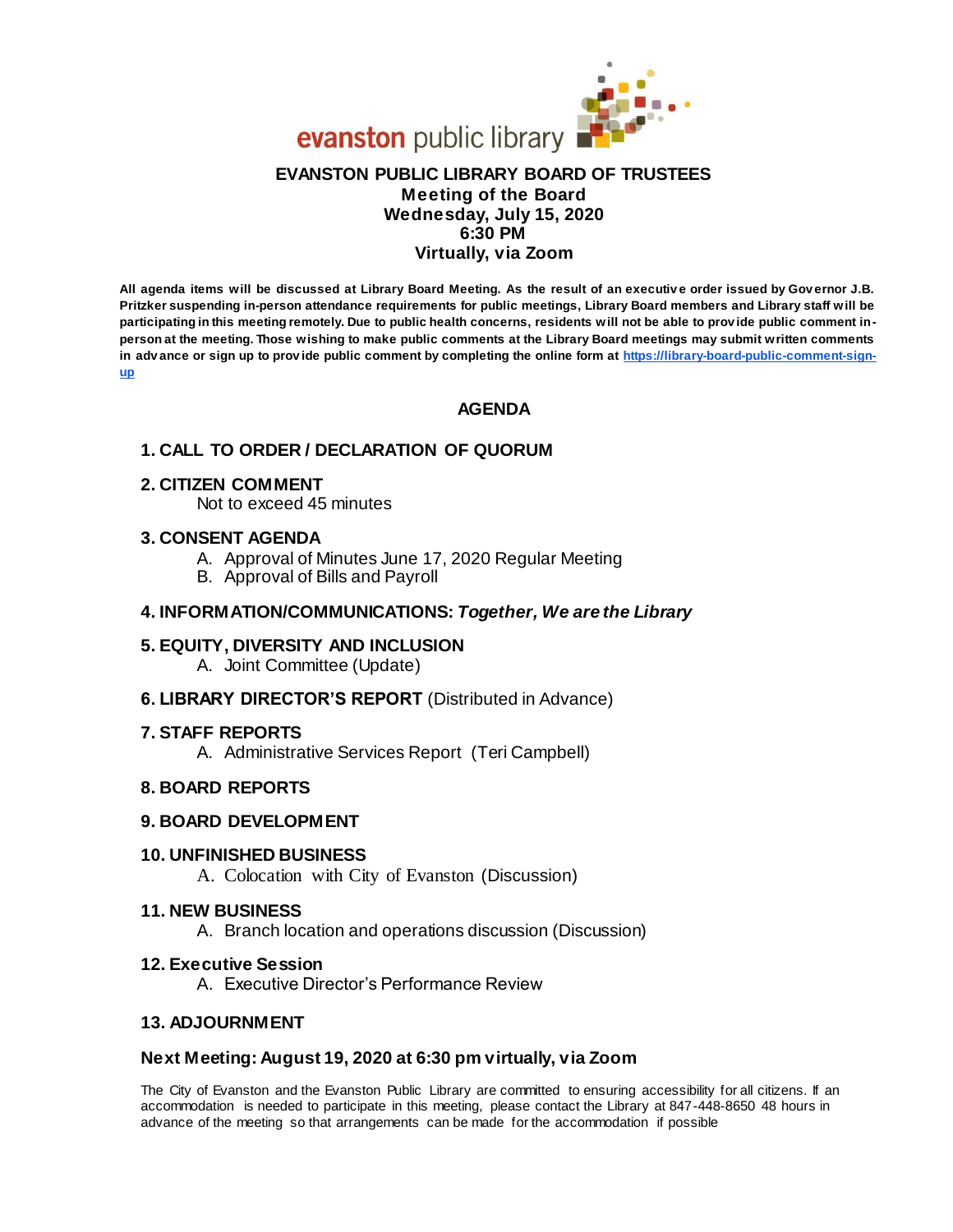

#### **MEETING MINUTES EVANSTON PUBLIC LIBRARY BOARD OF TRUSTEES Wednesday, June 17, 2020** 6:30 P.M. Remote Board Meeting

**Members Present:** Adam Goodman, Rachel Hayman, Ruth Hays, Denia Hester, Shawn Iles, Margaret Lurie, Vaishali Patel, Benjamin Schapiro and Terry Soto

#### **Members Absent:** None

**Staff:** Heather Norborg, Ebony Ambrose, Jennifer Shreve, Jan Bojda, Teri Campbell, John Devaney, Kim Hegelund, Connie Henegan, Lea Hernandez-Solis, Tim Longo, Marlene Meyer, Jeny Mills, Wynn Shawver and Jill Skwerski

**Presiding Member:** Shawn Iles, President

**Call to order/Declaration of Quorum-** President Iles called the meeting to order when a quorum of Trustees was established at 6:32 p.m.

#### **Citizen Comment: None**

#### **Consent Agenda:**

**A. Approval of the Bills and Payroll and Minutes of the May 17, 2020 Board Meeting** Upon motion made by Trustee Schapiro and seconded byTrustee Hays, the consent agenda was approved by unanimous roll call vote.

#### **Information/Communications:**

#### **A. Colocation of City Services Update - COE Staff**

Lara Biggs, Bureau Chief, Public Works, City of Evanston spoke of the substantial financial investment it would take for the COE to improve the Civic Center and the rationale for putting it on the market. Biggs is in the process of investigating the spatial needs of the operations and considering all options including locating a portion of staff to EPL headquarters. Significant preliminary work remains, however she was opening conversation in hopes of presenting a plan to City Council for approval on July 13. The COE intends to restart limited onsite staffing near the end of summer, and begin serving residents directly in fall.

Trustees were generally supportive of public facing operations with natural synergy having a presence, and raised questions about pandemic requirements for social distancing, length of stay, improvements to internet access, and condition of property that would be returned to EPL.

#### **B. Planning/implementation of phased reopening update**

Interim Director Norborg gave a brief overview of the phased reopening plan that was provided in the agenda packet, and noted that EPL is in Phase 3 and proceeding with caution to ensure safe access to the building. She fielded questions regarding PPE availability, ability to pivot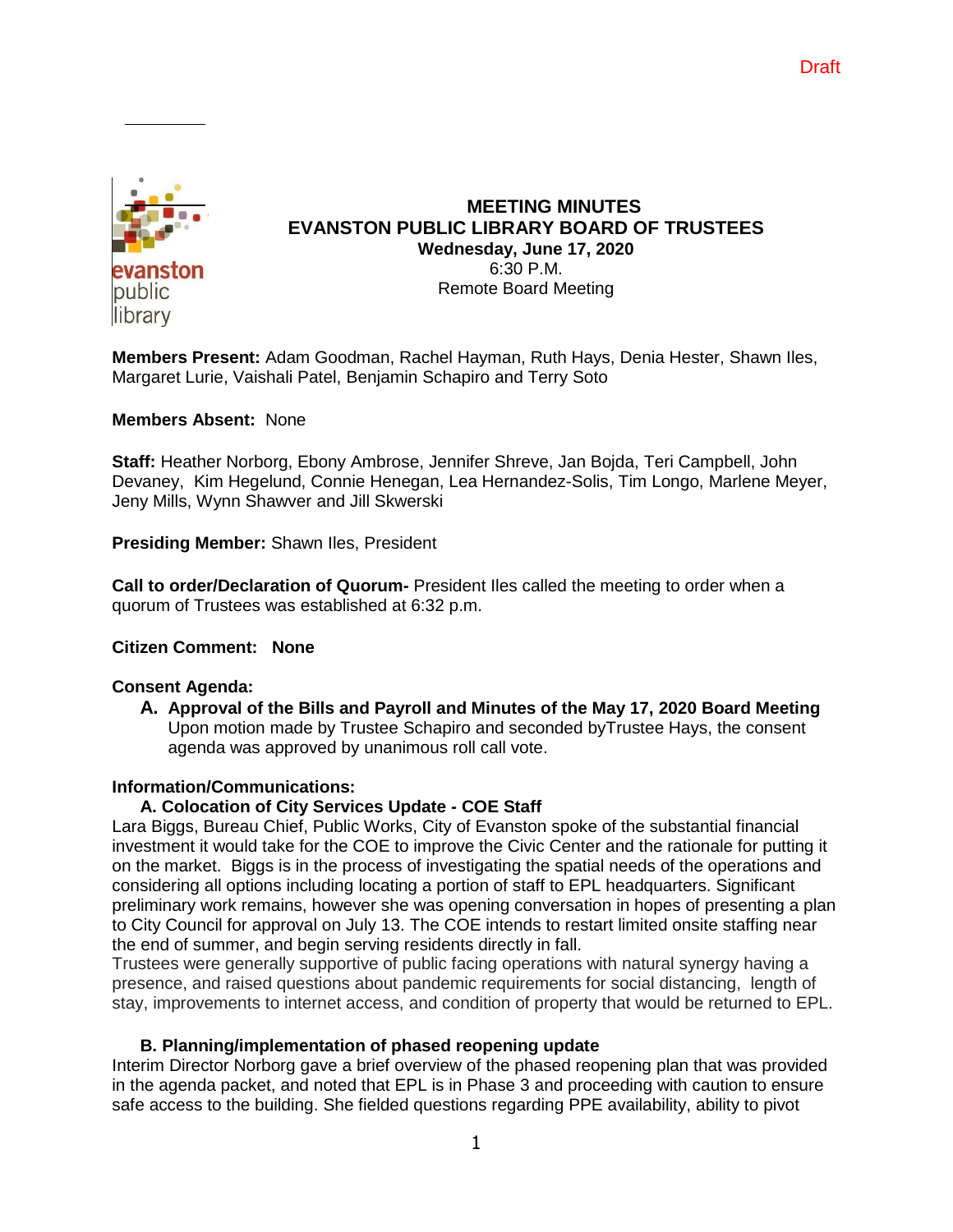quickly as state reopens, the Chicago Public Library opening, quarantine of materials (Batelle study results), the likelihood of contamination within the collection, and costs to be incurred to restore Robert Crown Library space that was used as the emergency operations center.

#### **Equity, Diversity and Inclusion:**

A. Joint Committee (Update)

Campbell provided an update with regard to progress made on the recommendations outlined it the equity assessment citing the completion of EPL's commitment to racial equity, the requirement of staff to complete the racial equity curriculum as a means to embed this knowledge in the culture of the organization and the active internal committee and external task force, the improvements made the physical collection - including own voices, and the successful hire of culturally diverse staff. EPL grapples with securing a permanent 5th ward presence and improving the communication strategy to reach priority populations. Goodman asked for feedback from the Racial Equity Task Force regarding what they would like to see from EPL were there no limits/constrained resources. Hayman encouraged the participation of the board in racial equity curriculum discussion sessions.

#### **Library Director's Report (Distributed in Advanced):**

No questions regarding the report were posed to Norborg.

#### **Staff Report:**

#### **A. Administrative Services Report**

Campbell reported that permanent hiring remains frozen. The fiscal outlook is cautiously optimistic: revenue collection has reached 46% of budget projection, and expenditures 39% for the Operating Fund. Capital Fund expenditures are at 25% of budget.

Devaney reported that the Facilities team continues to conduct maintenance activities for the upkeep of the building, and in preparation for the phased reopening. Standard social distancing precautions are being deployed through the locations by maintenance and staff.

#### **B. Development**

Shawver introduced Development Staff, Ebony Ambrose, Data Management and Donor Relations and Jennifer Shreve, Grants and Partnerships. The Library has submitted over \$280,000 in grant proposals since March 1, 2020. Year-to-date comparison of grant activity 2019 to 2020 shows an increase in grants awards largely due to city-wide collaboration and strategic partnerships. Sher reported an increase in grant metrics (proposals, awards, and funds) attributed to strategic community partnerships as well as the Library's unique role in the response to COVID-19.

Shawver reported being on track for individual donations based on the year-to-date comparison of performance for 2019 and 2020, and plans to launch a special campaign to support the \$50,000 loss in revenue attributed to the recent decision to end the practice of collecting late fees.

Finally, Shawver reported that discussions with volunteers and Friends of the Library groups are active and ongoing. The next meeting is scheduled for June 30th, 2020. A traditional grassroots sustainable Friends group is vital to deepen engagement in the Library's mission and service to Evanston.

#### **Board Report/Development:**

Trustee Hayman encouraged participation in the YWCA Equity Summit.

#### **Unfinished Business:**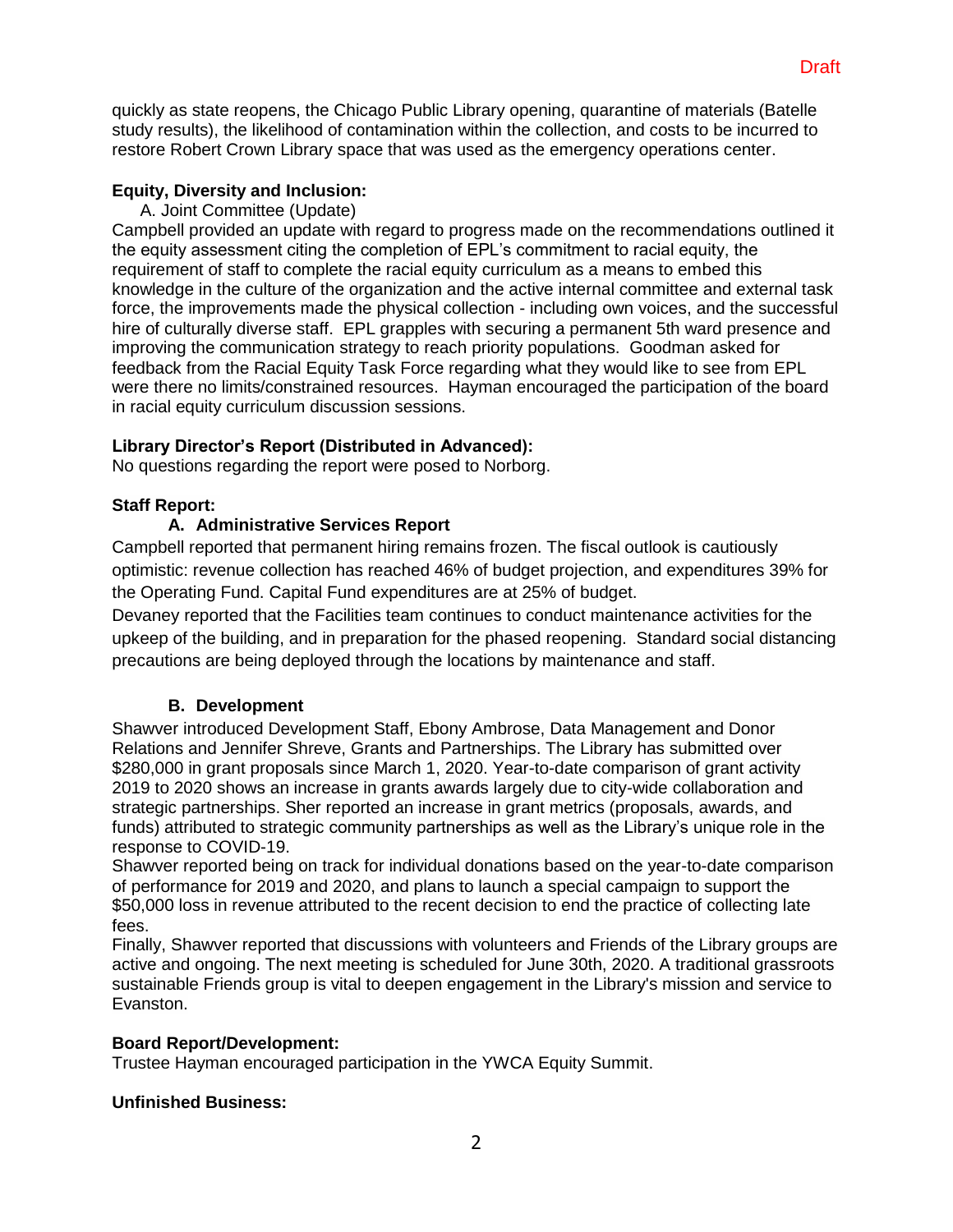#### **New Business:**

#### **A. Election of Officers (Action)**

Upon motion made by Goodman, seconded by Hayman, and approved by unanimous roll call vote, the Trustees approved the slate of officers: Shawn Iles will serve as President, Ruth Hays Vice President, Ben Schapiro Treasurer and Terry Soto Secretary.

#### **B. Committee Selections (Discussion)**

Trustees agreed to retain their current committee assignments. No further action needed.

#### **C. National Able Network Inc., Lease Renewal (Action)**

Upon motion made by Schapiro, seconded by Hays, and approved by unanimous roll call vote, the Trustees approved the lease of room 303 in the Main Library to be used as a workforce development and career services training site. The monthly lease is in the amount of \$1,602 for the one-year period beginning July 1, 2020 ending June 30, 2021.

#### **Executive Session:**

Upon motion made by Iles, seconded by Schapiro, and approved by unanimous roll call vote, the Trustees entered executive session at 8:10 p.m. in order to discuss Real Estate and review/approve closed session minutes.

Upon motion made by Lurie, seconded by Schapiro, and approved by unanimous roll call vote, the Trustees adjourned from executive session.

#### **Return to Open Meeting:**

Upon motion made by Schapiro, seconded by Patel, and approved by unanimous roll call vote, the Trustees will release executive minute summaries to the public.

#### **Adjournment:**

The motion to adjourn was made by Trustee Schapiro and seconded by Trustee Lurie, and approved by roll call vote.. Meeting adjourned at 9:03 p.m.

Respectfully submitted by Teri Campbell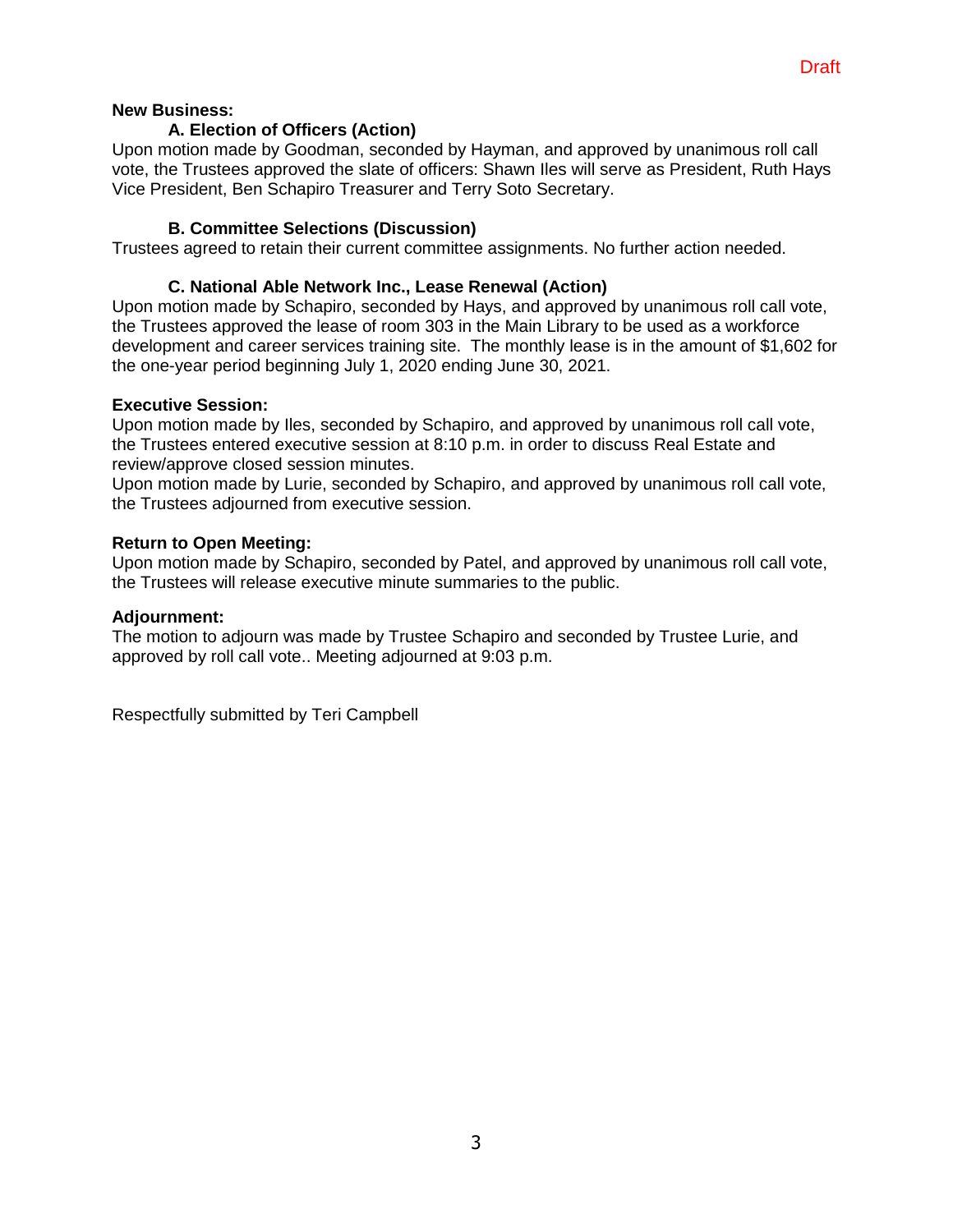

evanston public library

## Memorandum

- To: Evanston Public Library Board of Trustees Karen Danczak Lyons, Library Director
- From: Lea Hernandez-Solis, Office Coordinator Tera Davis, Accounts Payable Coordinator
- Subject: Library Fund Bills
- Date: July 9, 2020

### **Recommended Action**

Staff and the Finance Committee recommend Library Board approval of the Library Payroll and Fund bills list.

#### **Payroll**

| June 8, 2020 through June 21, 2020 | \$ 154,892.99 |
|------------------------------------|---------------|
| June 22, 2020 through July 5, 2020 | \$145,102.02  |
|                                    |               |
| <b>Library Fund Bills List</b>     |               |
|                                    |               |
| June 9, 2020                       | \$29,533.66   |

June 23, 2020 **\$** 32,388.17

Attachments: Bills Lists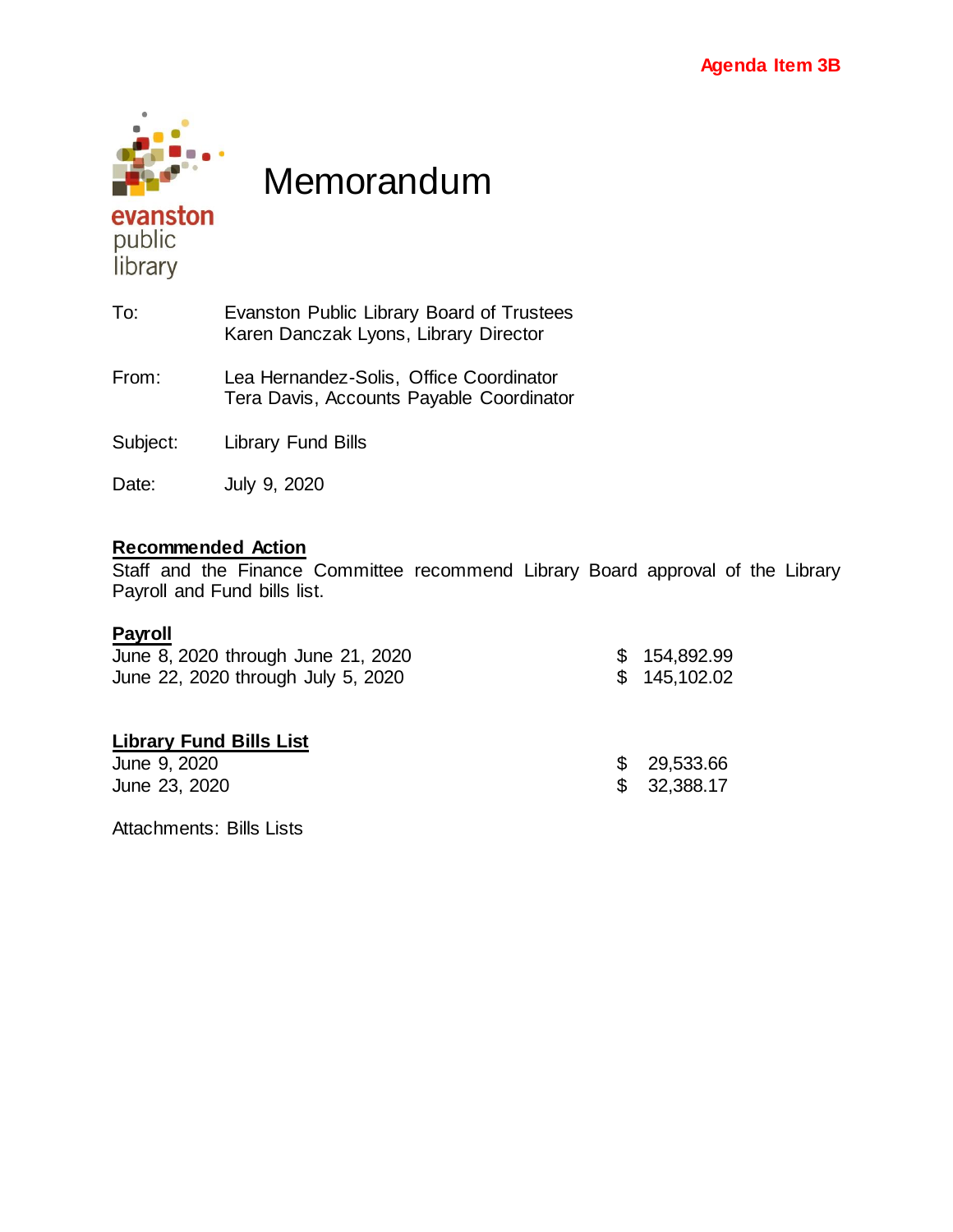#### **CITY OF EVANSTON BILLS LIST PERIOD ENDING 06.09.2020**

## **Accounts Payable by G/L Distribution Report Payment Date Range 06/09/20 - 06/09/20**

| טאט.געטיסט פאווחום שט                             |                                                          |                                |                     |                        |
|---------------------------------------------------|----------------------------------------------------------|--------------------------------|---------------------|------------------------|
| Vendor                                            | <b>Invoice Description</b>                               | <b>G/L Date</b>                | <b>Payment Date</b> | <b>Invoice Amount</b>  |
| Fund 185 - LIBRARY FUND                           |                                                          |                                |                     |                        |
| Department 48 - LIBRARY                           |                                                          |                                |                     |                        |
| Business Unit 4806 - LIFELONG LEARNING & LITERACY |                                                          |                                |                     |                        |
| Account 62341 - INTERNET SOLUTION PROVIDERS       |                                                          |                                |                     |                        |
| 16334 - KANOPY                                    | <b>AUDIO VISUAL</b>                                      | 06/09/2020                     | 06/09/2020          | 1,987.00               |
|                                                   |                                                          |                                |                     |                        |
| 103424 - MIDWEST TAPE                             | <b>EBOOKS</b>                                            | 06/09/2020                     | 06/09/2020          | 4.923.91               |
| 104226 - PROQUEST INFO & LEARNING COMPANY         | REFERENCE ONLINE                                         | 06/09/2020                     | 06/09/2020          | 893.89                 |
| 107741 - SCHOLASTIC INC.                          | <b>BOOKFLIX RENEWAL</b>                                  | 06/09/2020                     | 06/09/2020          | 4,670.00               |
| 104897 - SPRINT                                   | MOBILE HOTSPOTS                                          | 06/09/2020                     | 06/09/2020          | 3,823.50               |
|                                                   | Account 62341 - INTERNET SOLUTION PROVIDERS Totals       | Invoice Transactions 5         |                     | \$16,298.30            |
| Account 65630 - LIBRARY BOOKS                     |                                                          |                                |                     |                        |
| 120319 - GALE RESEARCH INC.                       | <b>ADULT PRINT</b>                                       | 06/09/2020                     | 06/09/2020          | 27.74                  |
| 276974 - OVER DRIVE, INC.                         | <b>ADULT PRINT</b>                                       | 06/09/2020                     | 06/09/2020          | 218.94                 |
| 276974 - OVER DRIVE, INC.                         | <b>ADULT PRINT</b>                                       | 06/09/2020                     | 06/09/2020          | 71.85                  |
| 276974 - OVER DRIVE, INC.                         | <b>ADULT EBOOKS</b>                                      | 06/09/2020                     | 06/09/2020          | 1,353.21               |
|                                                   |                                                          |                                |                     |                        |
| 276974 - OVER DRIVE, INC.                         | <b>ADULT EBOOKS</b>                                      | 06/09/2020                     | 06/09/2020          | 87.99                  |
| 276974 - OVER DRIVE, INC.                         | <b>ADULT EBOOKS</b>                                      | 06/09/2020                     | 06/09/2020          | 1,135.67               |
| 276974 - OVER DRIVE, INC.                         | <b>ADULT EBOOKS</b>                                      | 06/09/2020                     | 06/09/2020          | 2,343.33               |
|                                                   | Account 65630 - LIBRARY BOOKS Totals                     | <b>Invoice Transactions 7</b>  |                     | \$5,238.73             |
|                                                   | Business Unit 4806 - LIFELONG LEARNING & LITERACY Totals | Invoice Transactions 12        |                     | \$21,537.03            |
| Business Unit 4825 - ENGAGEMENT SERVICES          |                                                          |                                |                     |                        |
| Account 64015 - NATURAL GAS                       |                                                          |                                |                     |                        |
| 103744 - NICOR                                    | <b>NATURAL GAS</b>                                       | 06/09/2020                     | 06/09/2020          | 83.22                  |
|                                                   | Account 64015 - NATURAL GAS Totals                       | Invoice Transactions 1         |                     | \$83.22                |
|                                                   |                                                          |                                |                     |                        |
| Account 65100 - LIBRARY SUPPLIES                  |                                                          |                                |                     |                        |
| 17355 - IRIE-AT, INC.                             | SUPERNOVA MAGNIFIER AND SPEECH COMPUTER QUOTE            | 06/09/2020                     | 06/09/2020          | 1,092.45               |
|                                                   | Account 65100 - LIBRARY SUPPLIES Totals                  | <b>Invoice Transactions 1</b>  |                     | \$1,092.45             |
|                                                   | Business Unit 4825 - ENGAGEMENT SERVICES Totals          | <b>Invoice Transactions 2</b>  |                     | \$1,175.67             |
| Business Unit 4840 - LIBRARY MAINTENANCE          |                                                          |                                |                     |                        |
| Account 62225 - BLDG MAINTENANCE SERVICES         |                                                          |                                |                     |                        |
| 100162 - ALARM DETECTION SYSTEMS, INC.            | <b>ALARM SYSTEM</b>                                      | 06/09/2020                     | 06/09/2020          | 518.43                 |
| 298493 - CONQUEST PEST SOLUTIONS                  | PEST CONTROL                                             | 06/09/2020                     | 06/09/2020          | 210.00                 |
| 105976 - HENRICHSEN FIRE EQUIPMENT COMPANY        | <b>FIRE EXTINGUISHER</b>                                 | 06/09/2020                     | 06/09/2020          | 1,114.55               |
| 105976 - HENRICHSEN FIRE EQUIPMENT COMPANY        | <b>FIRE EXTINGUISHER</b>                                 | 06/09/2020                     | 06/09/2020          | 108.85                 |
|                                                   |                                                          |                                |                     |                        |
|                                                   | Account 62225 - BLDG MAINTENANCE SERVICES Totals         | <b>Invoice Transactions 4</b>  |                     | \$1,951.83             |
| Account 65040 - JANITORIAL SUPPLIES               |                                                          |                                |                     |                        |
| 10546 - SUPERIOR INDUSTRIAL SUPPLY                | <b>JANITORIAL SUPPLIES</b>                               | 06/09/2020                     | 06/09/2020          | 9.20                   |
| 10546 - SUPERIOR INDUSTRIAL SUPPLY                | <b>JANITORIAL SUPPLIES</b>                               | 06/09/2020                     | 06/09/2020          | 324.45                 |
|                                                   | Account 65040 - JANITORIAL SUPPLIES Totals               | Invoice Transactions 2         |                     | \$333.65               |
|                                                   | Business Unit 4840 - LIBRARY MAINTENANCE Totals          | Invoice Transactions 6         |                     | $$2,285.\overline{48}$ |
| Business Unit 4845 - LIBRARY ADMINISTRATION       |                                                          |                                |                     |                        |
| Account 62185 - CONSULTING SERVICES               |                                                          |                                |                     |                        |
| 12151 - MULTILINGUAL CONNECTIONS LLC              | <b>TRANSLATION ANNUAL REPORT</b>                         | 06/09/2020                     | 06/09/2020          | 95.00                  |
|                                                   |                                                          | 06/09/2020                     |                     |                        |
| 12151 - MULTILINGUAL CONNECTIONS LLC              | ANNUAL REPORT TRANSLATION                                |                                | 06/09/2020          | 612.10                 |
| 102739 - STEVE JOHNSON CONNECTS                   | PROFESSIONAL SERVICES                                    | 06/09/2020                     | 06/09/2020          | 500.00                 |
|                                                   | Account 62185 - CONSULTING SERVICES Totals               | <b>Invoice Transactions 3</b>  |                     | \$1,207.10             |
| Account 62295 - TRAINING & TRAVEL                 |                                                          |                                |                     |                        |
| 100254 - AMERICAN LIBRARY ASSOCIATION             | <b>WEBINAR</b>                                           | 06/09/2020                     | 06/09/2020          | 59.00                  |
|                                                   | Account 62295 - TRAINING & TRAVEL Totals                 | <b>Invoice Transactions 1</b>  |                     | \$59.00                |
| Account 64540 - TELECOMMUNICATIONS - WIRELESS     |                                                          |                                |                     |                        |
| 14093 - VERIZON NETWORKFLEET, INC.                | <b>AVL TRACKERS</b>                                      | 06/09/2020                     | 06/09/2020          | 18.95                  |
|                                                   | Account 64540 - TELECOMMUNICATIONS - WIRELESS Totals     | <b>Invoice Transactions 1</b>  |                     | \$18.95                |
| Account 65095 - OFFICE SUPPLIES                   |                                                          |                                |                     |                        |
|                                                   |                                                          |                                |                     |                        |
| 149274 - CHICAGO OFFICE TECHNOLOGY GROUP          | <b>COPYING SERVICE</b>                                   | 06/09/2020                     | 06/09/2020          | 290.00                 |
|                                                   | Account 65095 - OFFICE SUPPLIES Totals                   | <b>Invoice Transactions 1</b>  |                     | \$290.00               |
|                                                   | Business Unit 4845 - LIBRARY ADMINISTRATION Totals       | Invoice Transactions 6         |                     | \$1,575.05             |
| Business Unit 4850 - LIBRARY GRANTS               |                                                          |                                |                     |                        |
| Account 62185 - CONSULTING SERVICES               |                                                          |                                |                     |                        |
| 16979 - MARCUS PRINCE                             | NU CS FOR ALL #16                                        | 06/09/2020                     | 06/09/2020          | 2,160.00               |
|                                                   | Account 62185 - CONSULTING SERVICES Totals               | <b>Invoice Transactions 1</b>  |                     | \$2,160.00             |
|                                                   | Business Unit 4850 - LIBRARY GRANTS Totals               | <b>Invoice Transactions 1</b>  |                     | \$2,160.00             |
|                                                   |                                                          |                                |                     |                        |
|                                                   | Department 48 - LIBRARY Totals                           | <b>Invoice Transactions 27</b> |                     | \$28,733.23            |
|                                                   | Fund 185 - LIBRARY FUND Totals                           | Invoice Transactions 27        |                     | \$28,733,23            |
| <u>* = Prior Fiscal Year Activity</u>             |                                                          | <b>Invoice Transactions 27</b> |                     | \$28,733.23            |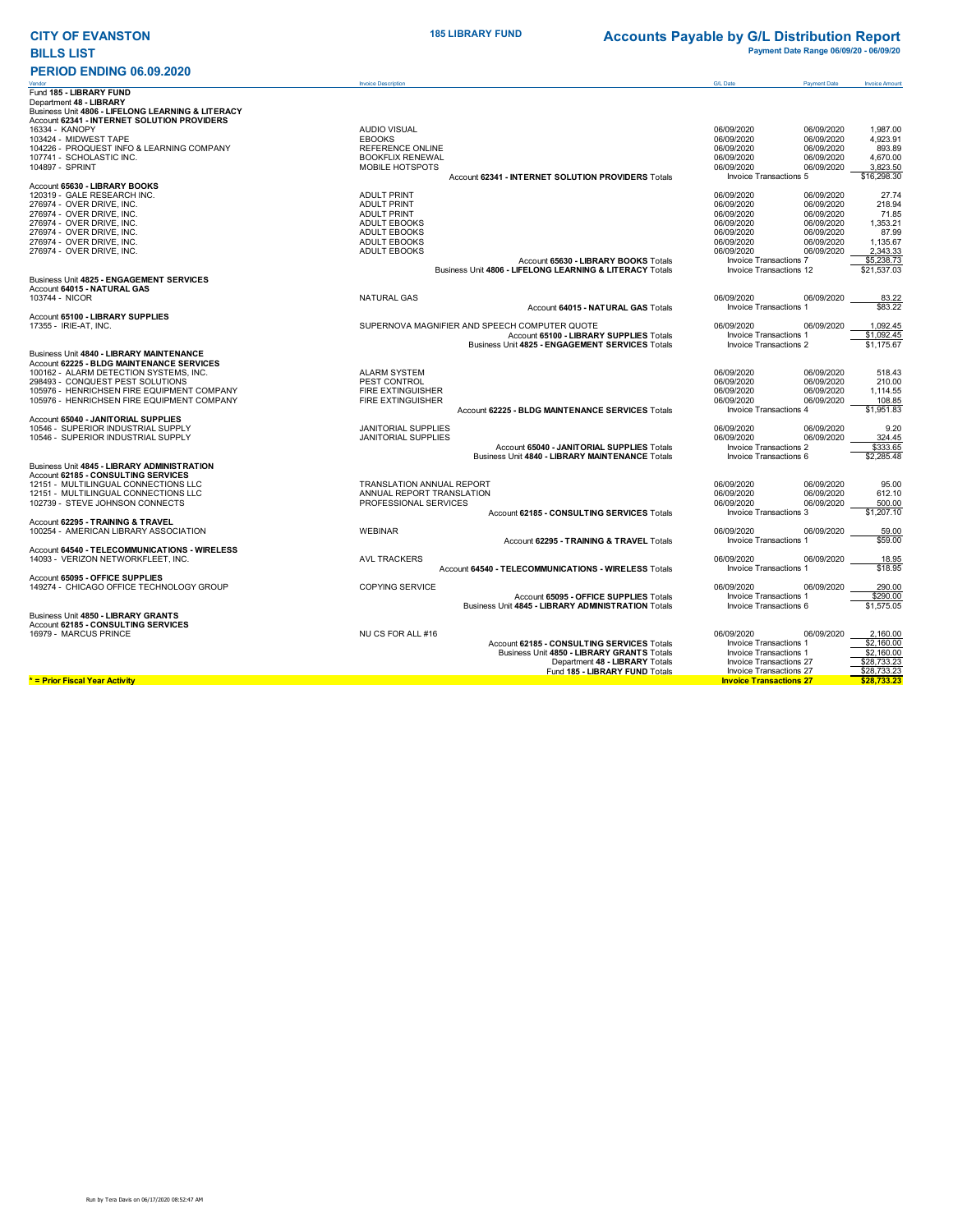## **CITY OF EVANSTON LIBRARY BILLS LIST PERIOD ENDING 06.09.2020**

## **SUPPLEMENTAL LIST ACH AND WIRE TRANSFERS**

| <b>ACCOUNT NUMBER</b>              | <b>SUPPLIER NAME</b>                    | <b>DESCRIPTION</b>      | <b>AMOUNT</b> |  |  |  |  |  |  |
|------------------------------------|-----------------------------------------|-------------------------|---------------|--|--|--|--|--|--|
| SUPPLEMENTAL BILLS LIST ATTACHMENT |                                         |                         |               |  |  |  |  |  |  |
| <b>VARIOUS</b>                     | <b>TWIN EAGLE</b>                       | NATURAL GAS-APRIL, 2020 | 800.43        |  |  |  |  |  |  |
|                                    |                                         |                         | 800.43        |  |  |  |  |  |  |
|                                    |                                         |                         | 800.43        |  |  |  |  |  |  |
|                                    |                                         | <b>GRAND TOTAL</b>      | 29,533.66     |  |  |  |  |  |  |
| Prepared by                        | Accounts Payable Coordinator            | Date                    |               |  |  |  |  |  |  |
| Approved by                        | Library Administrative Services Manager | Date                    |               |  |  |  |  |  |  |
| Approved by                        | <b>Library Director</b>                 | Date                    |               |  |  |  |  |  |  |
| Approved by                        | Library Board Treasurer                 | Date                    |               |  |  |  |  |  |  |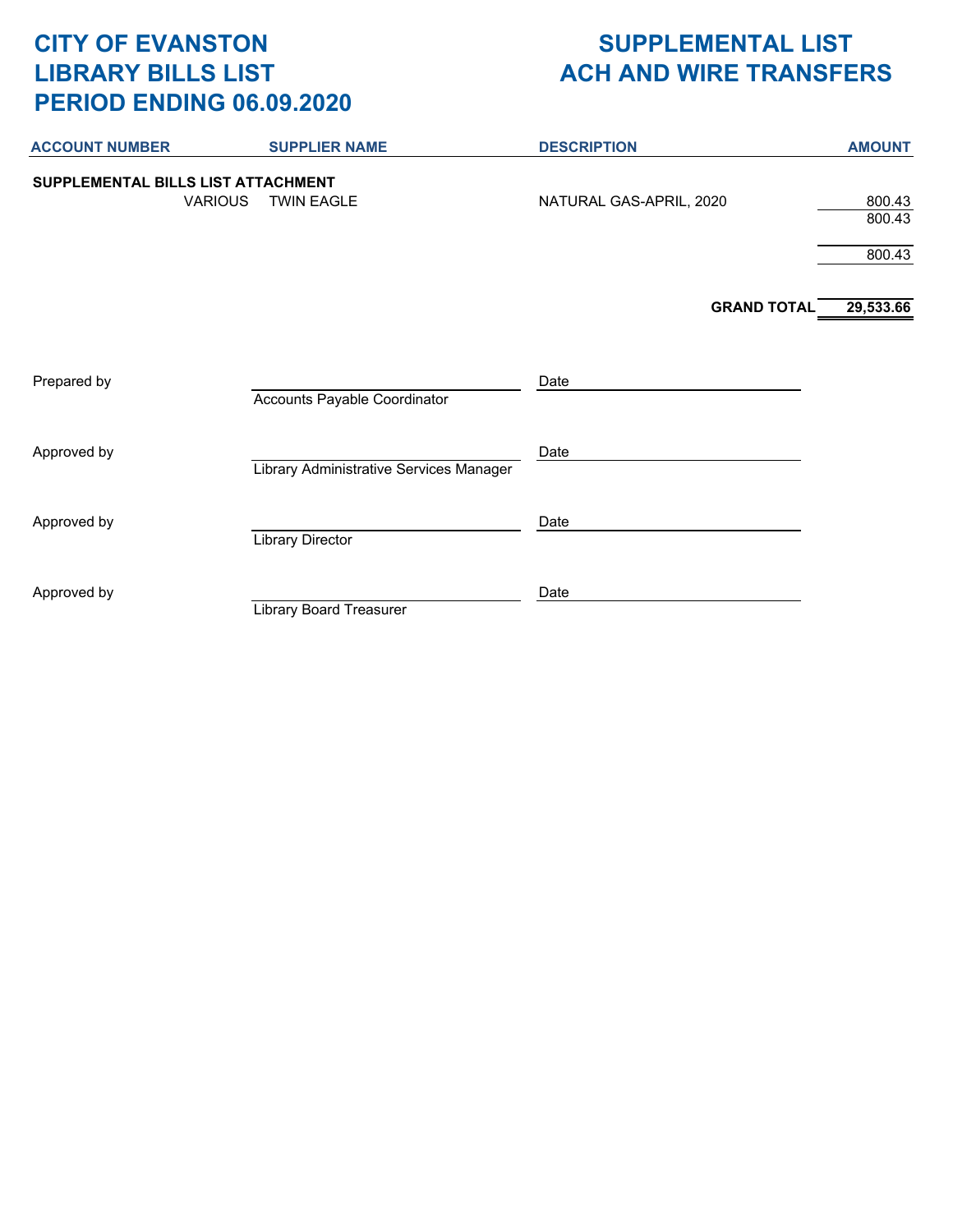#### **CITY OF EVANSTON**

#### **BILLS LIST PERIOD ENDING 06.09.2020**

| <b>185 LIBRARY FUND</b> | <b>Accounts Payable by G/L Distribution Report</b> |  |
|-------------------------|----------------------------------------------------|--|
|                         |                                                    |  |

| <b>FENIUD ENDING 00.03.ZUZU</b>                    |                                               |                                                           |                     |                       |
|----------------------------------------------------|-----------------------------------------------|-----------------------------------------------------------|---------------------|-----------------------|
| Vendor                                             | <b>Invoice Description</b>                    | <b>Invoice Date</b>                                       | <b>Payment Date</b> | <b>Invoice Amount</b> |
| Fund 185 - LIBRARY FUND                            |                                               |                                                           |                     |                       |
|                                                    |                                               |                                                           |                     |                       |
| Department 48 - LIBRARY                            |                                               |                                                           |                     |                       |
| Business Unit 4806 - LIFELONG LEARNING & LITERACY  |                                               |                                                           |                     |                       |
| Account 65630 - LIBRARY BOOKS                      |                                               |                                                           |                     |                       |
| 276974 - OVER DRIVE, INC.                          | ADULT E BOOKS                                 | 06/12/2020                                                | 06/23/2020          | 483.86                |
| 276974 - OVER DRIVE, INC.                          | <b>ADULT EBOOKS</b>                           | 06/09/2020                                                | 06/23/2020          | 1,900.97              |
| 276974 - OVER DRIVE, INC.                          | <b>EBOOKS</b>                                 | 06/05/2020                                                | 06/23/2020          | 1,325.42              |
|                                                    |                                               |                                                           |                     |                       |
| 276974 - OVER DRIVE, INC.                          | <b>EBOOKS</b>                                 | 06/03/2020                                                | 06/23/2020          | 908.68                |
| 276974 - OVER DRIVE, INC.                          | <b>EBOOKS</b>                                 | 06/02/2020                                                | 06/23/2020          | 1,892.75              |
| 276974 - OVER DRIVE, INC.                          | <b>ADULT EBOOKS</b>                           | 05/31/2020                                                | 06/23/2020          | 1,925.37              |
| 276974 - OVER DRIVE, INC.                          | <b>EBOOKS</b>                                 | 05/29/2020                                                | 06/23/2020          | 1,212.31              |
|                                                    |                                               | Account 65630 - LIBRARY BOOKS Totals                      | 7                   | \$9,649.36            |
|                                                    |                                               |                                                           |                     |                       |
|                                                    |                                               | Business Unit 4806 - LIFELONG LEARNING & LITERACY Totals  | 7                   | \$9,649.36            |
| Business Unit 4825 - ENGAGEMENT SERVICES           |                                               |                                                           |                     |                       |
| Account 62375 - RENTALS                            |                                               |                                                           |                     |                       |
| 309006 - ESSKAY DEVELOPMENT LLC                    | JULY 2020 RENT FOR CAMS                       | 06/16/2020                                                | 06/23/2020          | 4,900.31              |
|                                                    |                                               | Account 62375 - RENTALS Totals                            | $\mathbf{1}$        | \$4,900.31            |
|                                                    |                                               |                                                           |                     |                       |
| Account 64015 - NATURAL GAS                        |                                               |                                                           |                     |                       |
| 103744 - NICOR                                     | <b>CAMS NATURAL GAS</b>                       | 06/05/2020                                                | 06/23/2020          | 7.93                  |
| 103744 - NICOR                                     | NORTH BRANCH NATURAL GAS                      | 06/09/2020                                                | 06/23/2020          | 152.95                |
|                                                    |                                               | Account 64015 - NATURAL GAS Totals                        | 2                   | \$160.88              |
| Account 65100 - LIBRARY SUPPLIES                   |                                               |                                                           |                     |                       |
|                                                    |                                               |                                                           |                     |                       |
| 17036 - RAYMOND CLEVELAND                          | DRAG QUEEN STORYTIME                          | 06/18/2020                                                | 06/23/2020          | 150.00                |
|                                                    |                                               | Account 65100 - LIBRARY SUPPLIES Totals                   | 1                   | \$150.00              |
|                                                    |                                               | Business Unit 4825 - ENGAGEMENT SERVICES Totals           | 4                   | \$5,211.19            |
| Business Unit 4835 - INNOVATION & DIGITAL LEARNING |                                               |                                                           |                     |                       |
| Account 62341 - INTERNET SOLUTION PROVIDERS        |                                               |                                                           |                     |                       |
|                                                    |                                               |                                                           |                     |                       |
| 13657 - GLANTZ. INC                                | WEB MAINTENANCE FEE                           | 06/11/2020                                                | 06/23/2020          | 2,200.00              |
| 104897 - SPRINT                                    | MOBILE INTERNET DEVICES                       | 06/02/2020                                                | 06/23/2020          | 5,049.50              |
| 287918 - TODAY'S BUSINESS SOLUTIONS, INC.          | PUBLIC SCANNER ANNUAL MAITNENANCE             | 03/16/2020                                                | 06/23/2020          | 1,400.00              |
|                                                    |                                               | Account 62341 - INTERNET SOLUTION PROVIDERS Totals        | 3                   | \$8,649.50            |
| Account 65100 - LIBRARY SUPPLIES                   |                                               |                                                           |                     |                       |
|                                                    |                                               |                                                           |                     |                       |
| 206940 - ULINE                                     | <b>BUSHEL VINYL BASKET TRUCK</b>              | 05/29/2020                                                | 06/23/2020          | 1.485.60              |
|                                                    |                                               | Account 65100 - LIBRARY SUPPLIES Totals                   | 1                   | \$1,485.60            |
|                                                    |                                               | Business Unit 4835 - INNOVATION & DIGITAL LEARNING Totals | 4                   | \$10,135.10           |
| Business Unit 4840 - LIBRARY MAINTENANCE           |                                               |                                                           |                     |                       |
| Account 62225 - BLDG MAINTENANCE SERVICES          |                                               |                                                           |                     |                       |
|                                                    |                                               |                                                           |                     |                       |
| 151986 - CINTAS CORPORATION #769                   | <b>MAT SERVICE</b>                            | 05/29/2020                                                | 06/23/2020          | 352.05                |
| 151986 - CINTAS CORPORATION #769                   | CARPET CLEANING                               | 06/05/2020                                                | 06/23/2020          | 352.05                |
|                                                    |                                               | Account 62225 - BLDG MAINTENANCE SERVICES Totals          | 2                   | \$704.10              |
| Account 65050 - BLDG MAINTENANCE MATERIAL          |                                               |                                                           |                     |                       |
| 206940 - ULINE                                     | 120724349                                     | 06/05/2020                                                | 06/23/2020          | 1,390.60              |
|                                                    |                                               |                                                           |                     |                       |
|                                                    |                                               | Account 65050 - BLDG MAINTENANCE MATERIAL Totals          | 1                   | \$1,390.60            |
|                                                    |                                               | Business Unit 4840 - LIBRARY MAINTENANCE Totals           | 3                   | \$2,094.70            |
| Business Unit 4845 - LIBRARY ADMINISTRATION        |                                               |                                                           |                     |                       |
| Account 62185 - CONSULTING SERVICES                |                                               |                                                           |                     |                       |
| 11582 - MARY KLING                                 | EPL VOLUNTEER PROFESSIONAL FEE                | 06/16/2020                                                | 06/23/2020          | 1,861.00              |
|                                                    |                                               |                                                           |                     |                       |
| 12401 - LOGAN CONSULTING SERVICES, LLC             | <b>TRAIN FOR TRAINERS</b>                     | 06/15/2020                                                | 06/23/2020          | 500.00                |
| 16999 - STEPHEN B. STARR DESIGN, INC.              | EPL DESIGN FEE FOR SUMMER READING             | 06/05/2020                                                | 06/23/2020          | 630.00                |
|                                                    |                                               | Account 62185 - CONSULTING SERVICES Totals                | 3                   | \$2,991.00            |
| Account 62380 - COPY MACHINE CHARGES               |                                               |                                                           |                     |                       |
| 105654 - XEROX CORP.                               | <b>COPYING SERVICES</b>                       | 02/06/2020                                                | 06/23/2020          | 16.80                 |
| 105654 - XEROX CORP.                               | <b>COPYING SERVICES</b>                       | 03/05/2020                                                | 06/23/2020          | 16.80                 |
|                                                    |                                               |                                                           |                     |                       |
| 105654 - XEROX CORP.                               | <b>COPYING SERVICES</b>                       | 02/06/2020                                                | 06/23/2020          | 16.80                 |
| 105654 - XEROX CORP.                               | <b>COPYING SERVICES</b>                       | 06/15/2020                                                | 06/23/2020          | (16.80)               |
| 105654 - XEROX CORP.                               | <b>COPYING SERVICES</b>                       | 06/15/2020                                                | 06/23/2020          | (16.80)               |
| 105654 - XEROX CORP.                               | <b>COPYING SERVICES</b>                       | 06/15/2020                                                | 06/23/2020          | (16.80)               |
|                                                    |                                               |                                                           |                     |                       |
| 105654 - XEROX CORP.                               | <b>COPYING SERVICES</b>                       | 06/15/2020                                                | 06/23/2020          | (16.80)               |
| 105654 - XEROX CORP.                               | <b>COPYING SERVICES</b>                       | 06/15/2020                                                | 06/23/2020          | (16.80)               |
| 105654 - XEROX CORP.                               | <b>COPYING SERVICES</b>                       | 06/15/2020                                                | 06/23/2020          | (16.80)               |
| 149274 - CHICAGO OFFICE TECHNOLOGY GROUP           | <b>COPIER CHARGES</b>                         | 03/16/2020                                                | 06/23/2020          | 47.22                 |
|                                                    |                                               | Account 62380 - COPY MACHINE CHARGES Totals               | 10                  | (\$3.18)              |
|                                                    |                                               |                                                           |                     |                       |
| Account 65095 - OFFICE SUPPLIES                    |                                               |                                                           |                     |                       |
| 17491 - SOCIETY FOR FINANCE AWARENESS              | 06/22 & 6/24 MEETING ROOM CANCELLATION REFUND | 06/16/2020                                                | 06/23/2020          | 150.00                |
|                                                    |                                               | Account 65095 - OFFICE SUPPLIES Totals                    | $\mathbf 1$         | \$150.00              |
|                                                    |                                               | Business Unit 4845 - LIBRARY ADMINISTRATION Totals        | 14                  | \$3,137.82            |
| Business Unit 4850 - LIBRARY GRANTS                |                                               |                                                           |                     |                       |
|                                                    |                                               |                                                           |                     |                       |
| Account 62185 - CONSULTING SERVICES                |                                               |                                                           |                     |                       |
| 16979 - MARCUS PRINCE                              | NU CS FOR ALL#17                              | 06/16/2020                                                | 06/23/2020          | 2,160.00              |
|                                                    |                                               | Account 62185 - CONSULTING SERVICES Totals                | 1                   | \$2,160.00            |
|                                                    |                                               | Business Unit 4850 - LIBRARY GRANTS Totals                | 1                   | \$2,160.00            |
|                                                    |                                               | Department 48 - LIBRARY Totals                            | 33                  | \$32,388.17           |
|                                                    |                                               |                                                           |                     |                       |
|                                                    |                                               | Fund 185 - LIBRARY FUND Totals                            | 33                  | \$32,388.17           |
| $*$ = Prior Fiscal Year Activity                   |                                               |                                                           | 33 <sub>o</sub>     | \$32,388.17           |

**\* = Prior Fiscal Year Activity 33 \$32,388.17**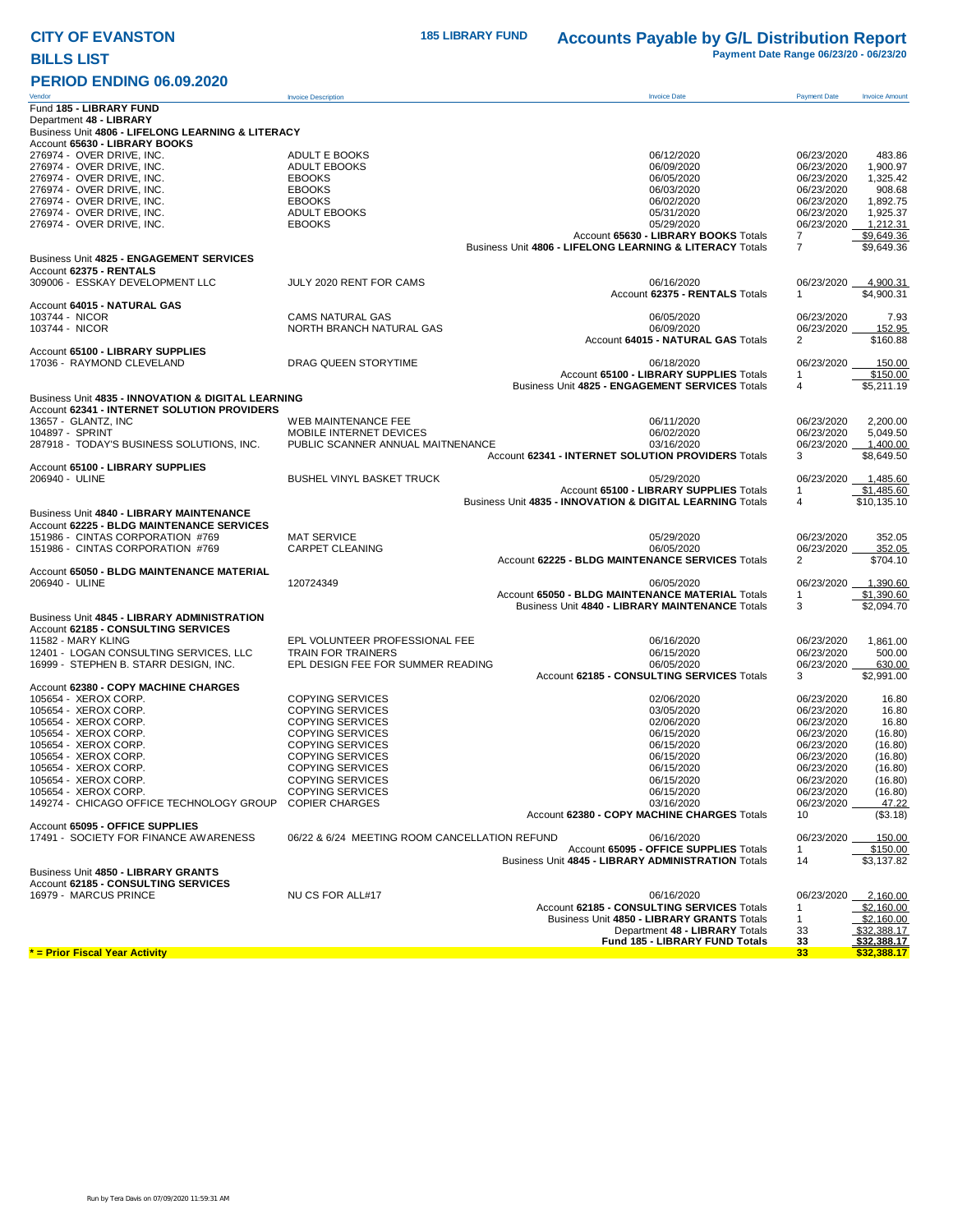## **CITY OF EVANSTON LIBRARY BILLS LIST PERIOD ENDING 06.23.2020**

## **SUPPLEMENTAL LIST ACH AND WIRE TRANSFERS**

| <b>ACCOUNT NUMBER</b>              | <b>SUPPLIER NAME</b>                    | <b>DESCRIPTION</b> |                    | <b>AMOUNT</b> |  |  |  |  |
|------------------------------------|-----------------------------------------|--------------------|--------------------|---------------|--|--|--|--|
| SUPPLEMENTAL BILLS LIST ATTACHMENT |                                         |                    |                    |               |  |  |  |  |
|                                    |                                         |                    |                    | 0.00          |  |  |  |  |
|                                    |                                         |                    |                    | 0.00          |  |  |  |  |
|                                    |                                         |                    | <b>GRAND TOTAL</b> | 32,388.17     |  |  |  |  |
| Prepared by                        | Accounts Payable Coordinator            | Date               |                    |               |  |  |  |  |
| Approved by                        | Library Administrative Services Manager | Date               |                    |               |  |  |  |  |
| Approved by                        | <b>Library Director</b>                 | Date               |                    |               |  |  |  |  |
| Approved by                        | <b>Library Board Treasurer</b>          | Date               |                    |               |  |  |  |  |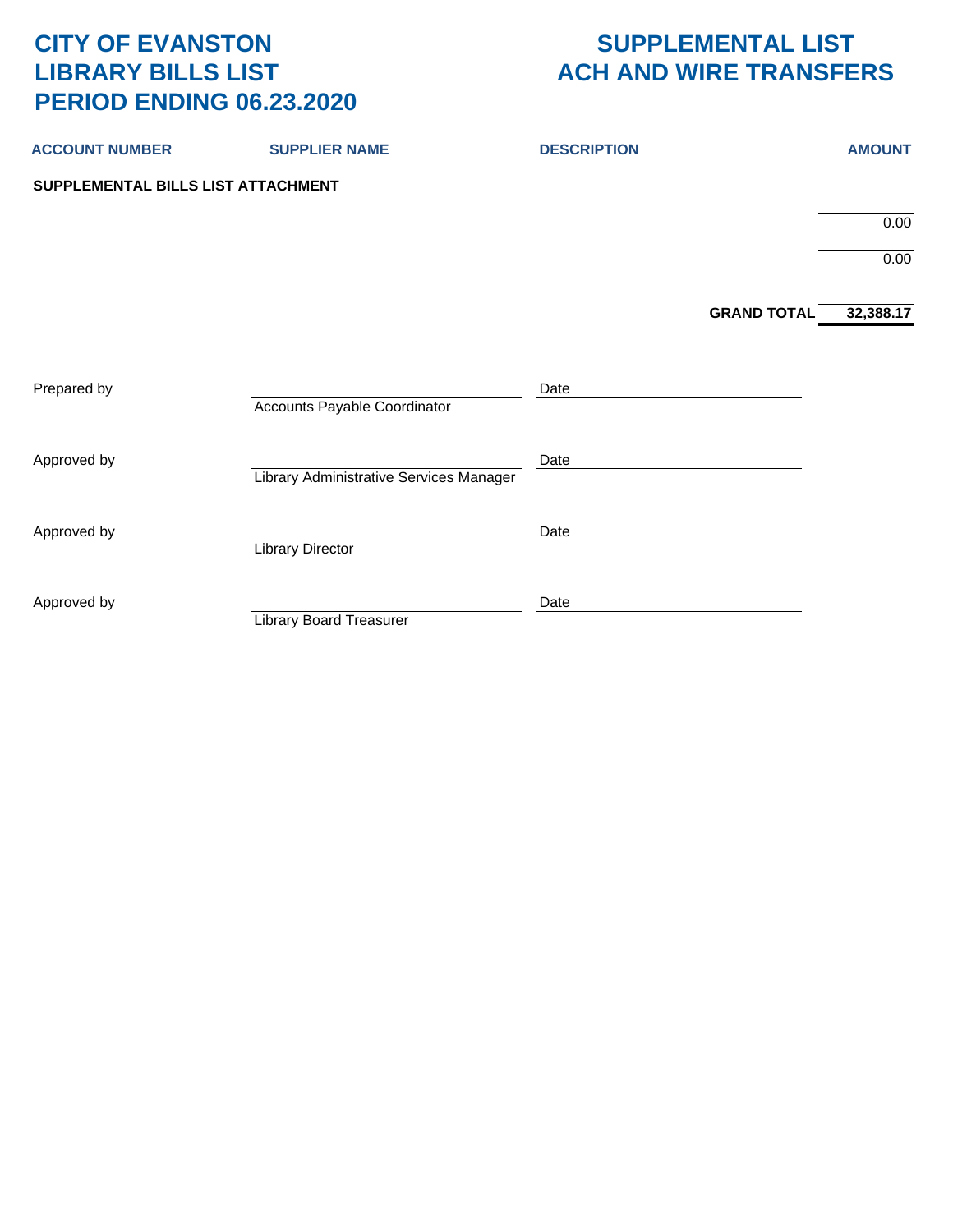### **Library Director's Report 7/15/2020**

#### **Updates:**

SRP has 907 registrants

1023 online library cards have been issued since Mid-March.

There have been 2238 curbside pick up appointments and 6,682 items checked out to patrons since launch of service on June 16.

### **Upcoming Events of Note:**

In August the library will have a Zoom visit with NASA scientists about the Mars Rover Mission date still TBD.

### **Feedback of note:**

**This appreciative note from a parent about a children's zoom program by Sally Battle: "Yes, they'd definitely enjoy more online activities like that! It can be really simple topics/activities/discussions, but a good opportunity to interact live with other local children and adults (versus watching youtube videos/recordings). From a parent perspective, something that I can help turn on for them and walk away to get work done, and know that they're having a good 30-60 minutes of live engagement and learning."**

Participants loved the Virtual Urban Sketching Program taught by volunteer Shruti Vijay: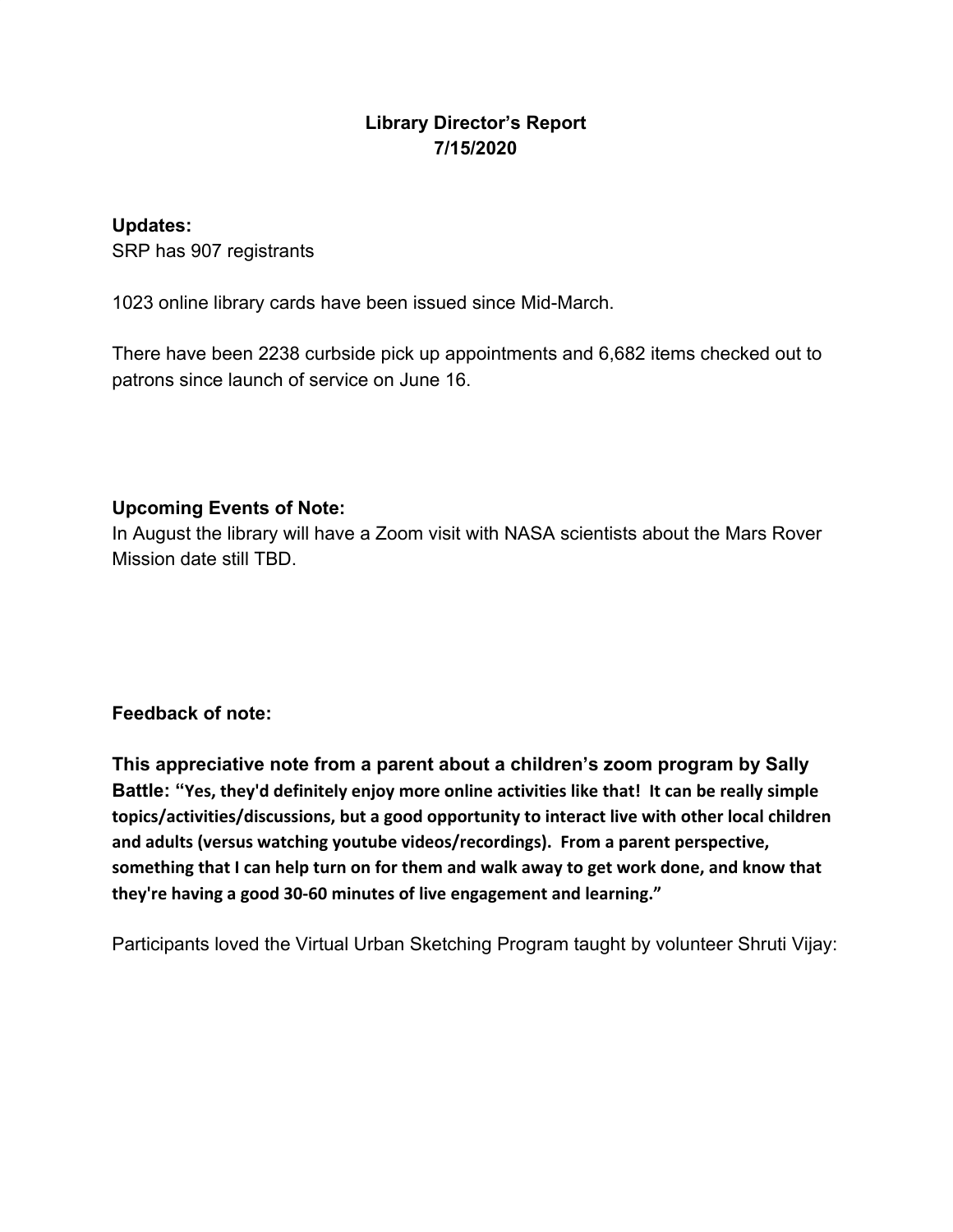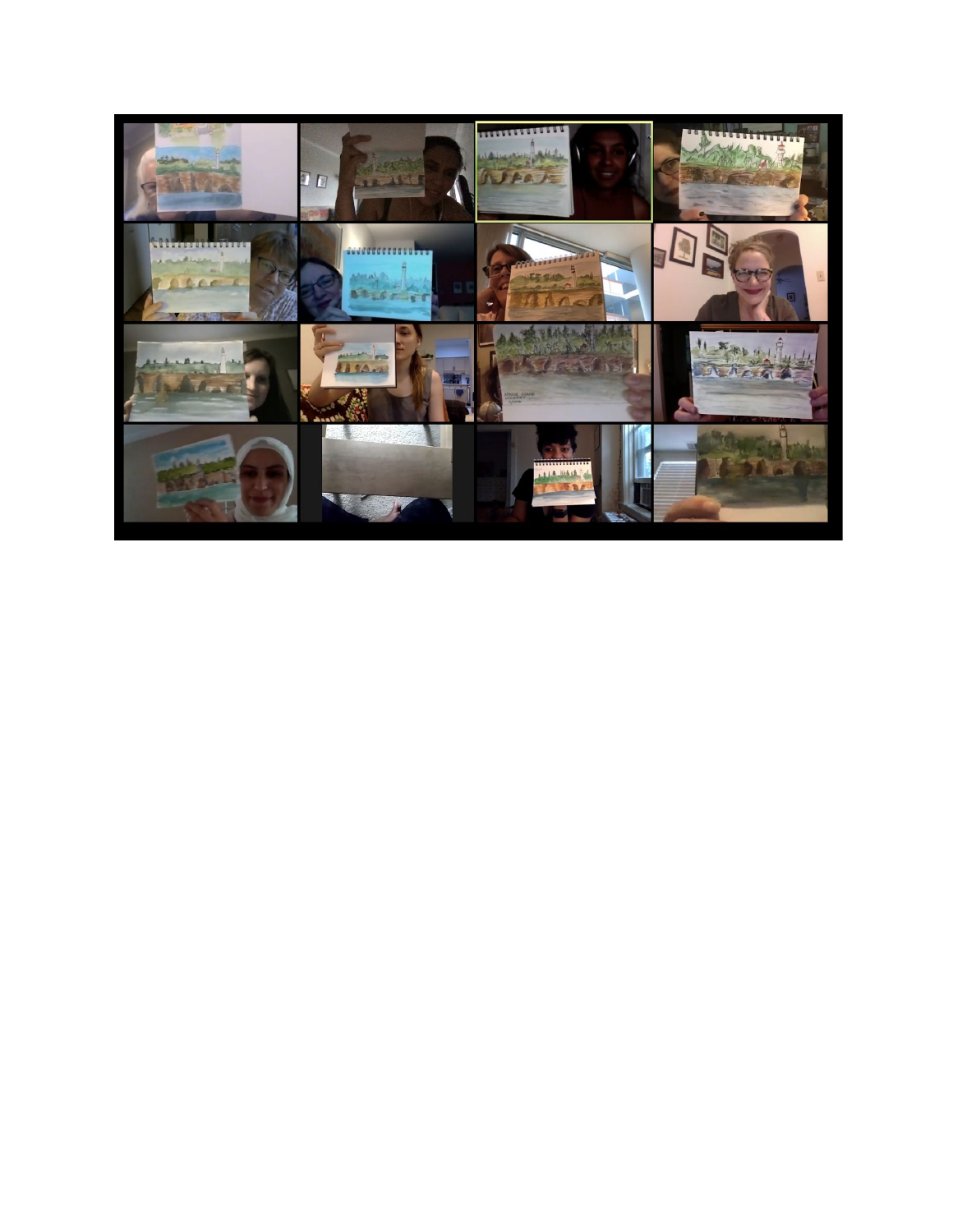

public library Memorandum

| To:      | <b>Evanston Public Library Board of Trustees</b> |
|----------|--------------------------------------------------|
| From:    | Teri Campbell, Assistant Director                |
| Subject: | <b>Administrative Services Update</b>            |
| Date:    | July 10, 2020                                    |
|          |                                                  |

This memo provides an update on significant administrative activities.

#### **Human Resources**

Hiring activity remains frozen, including positions at Robert Crown, and our recruitment of more public service Substitutes. Permission has been requested to proceed with filling a grantfunded position in the Innovation & Digital Literacy department, and with filling the Security Monitor vacancies that are necessary to implement our phased reopening.

#### **Financial Resources**

The Library Fund financial report for the period ending June  $30<sup>th</sup>$  is included for your review. For the operating fund, revenue has reached 46% of budget projection and expenditures are at 44%. Capital fund encumbrances total 25% of budget.

#### **Facilities Update**

The Facilities team is working to prepare the Main Library and Robert Crown for the limited entry that is the next part of our phased reopening plan, ensuring safety with PPE supplies and necessary building alterations. Along with regular maintenance activity, the team assists with the significant movement of materials due to curbside and walk up services, and the influx of returned materials.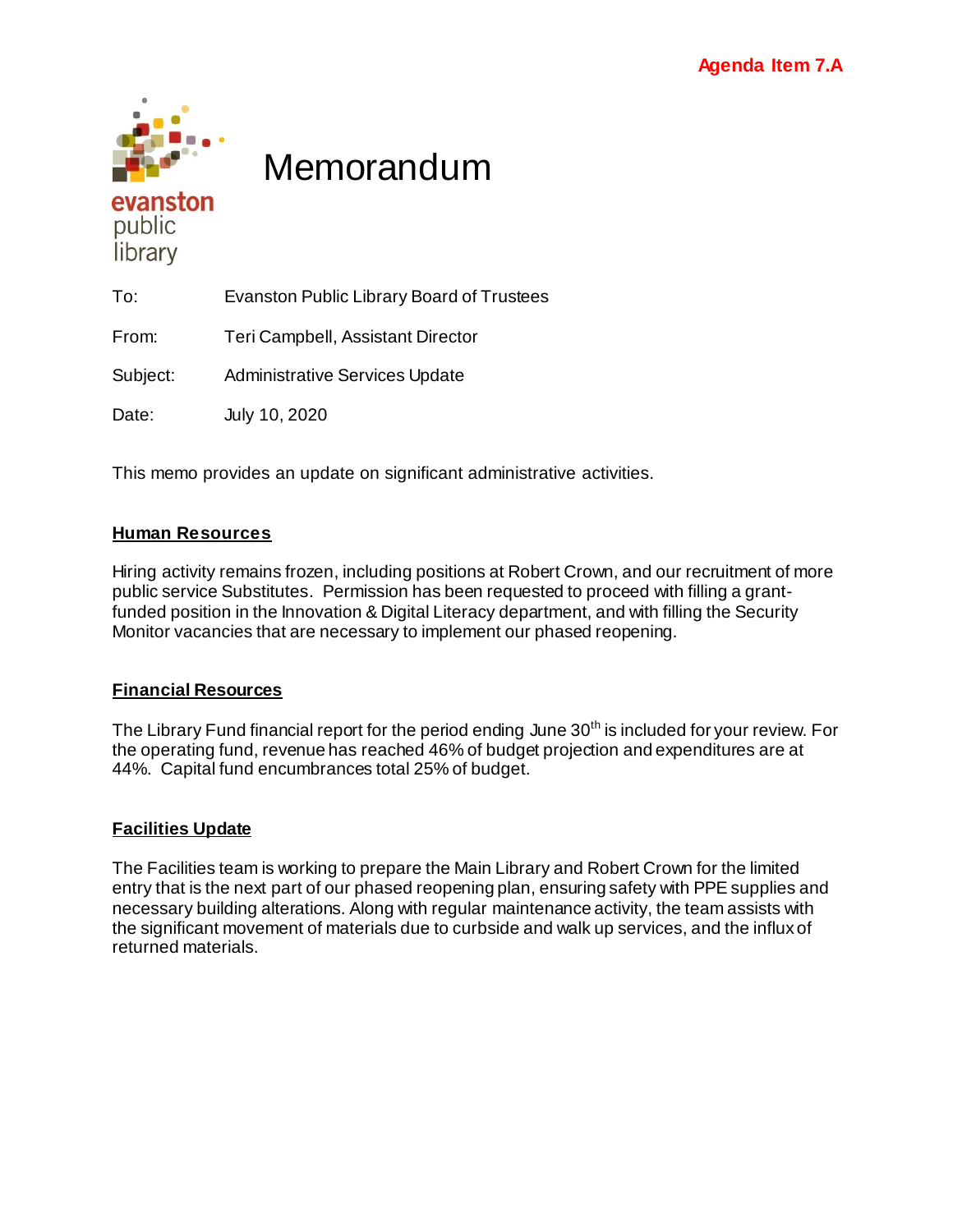## **Budget Performance Report**

Fiscal Year to Date 06/30/20

Include Rollup Account and Rollup to Object Account

|                         |                                             | <b>Adopted</b> | <b>Budget</b>     | Amended        | <b>Current Month</b> | <b>YTD</b>          | <b>YTD</b>          | Budget - YTD % Used/ |                |                         |
|-------------------------|---------------------------------------------|----------------|-------------------|----------------|----------------------|---------------------|---------------------|----------------------|----------------|-------------------------|
| Account                 | <b>Account Description</b>                  | <b>Budget</b>  | <b>Amendments</b> | <b>Budget</b>  | <b>Transactions</b>  | <b>Encumbrances</b> | <b>Transactions</b> | <b>Transactions</b>  | Rec'd          | <b>Prior Year Total</b> |
| Fund 185 - LIBRARY FUND |                                             |                |                   |                |                      |                     |                     |                      |                |                         |
| <b>REVENUE</b>          |                                             |                |                   |                |                      |                     |                     |                      |                |                         |
| 51015                   | PROPERTY TAXES                              | 7,252,000.00   | .00               | 7,252,000.00   | .00.                 | .00                 | 3,639,099.14        | 3,612,900.86         | 50             | 6,739,361.91            |
| 52610                   | <b>LIBRARY FINES &amp; FEES</b>             | 60,000.00      | .00               | 60,000.00      | .00                  | .00                 | 10,626.60           | 49,373.40            | 18             | 84,204.02               |
| 53200                   | BEV SNACK VENDING MACHINE                   | .00            | .00.              | .00.           | .00.                 | .00                 | 64.78               | (64.78)              | $^{+++}$       | 445.19                  |
| 55201                   | <b>Federal Grants</b>                       | 15,000.00      | .00               | 15,000.00      | .00                  | .00                 | 25,919.67           | (10, 919.67)         | 173            | 57,222.43               |
| 55245                   | LIBRARY STATE PER CAPITA GRANT              | 93,000.00      | .00.              | 93,000.00      | .00.                 | .00                 | .00                 | 93,000.00            | 0              | 93,107.50               |
| 56011                   | <b>DONATIONS</b>                            | 390,000.00     | .00.              | 390,000.00     | .00                  | .00                 | 62,295.39           | 327,704.61           | 16             | 383,085.36              |
| 56045                   | MISCELLANEOUS REVENUE                       | 10,000.00      | .00.              | 10,000.00      | .00                  | .00                 | 13,707.64           | (3,707.64)           | 137            | 19,260.69               |
| 56140                   | FEES AND MERCHANDISE SALE                   | .00.           | .00.              | .00            | .00.                 | .00                 | 89.57               | (89.57)              | $^{+++}$       | 3,080.84                |
| 56501                   | <b>INVESTMENT INCOME</b>                    | 15,000.00      | .00.              | 15,000.00      | 282.72               | .00                 | 40,591.79           | (25, 591.79)         | 271            | 108,898.11              |
| 57002                   | TRANSFER FROM ENDOWMENT                     | 205,948.00     | .00.              | 205,948.00     | .00.                 | .00                 | .00                 | 205,948.00           | 0              | 195,000.00              |
| 57058                   | TRANSFER FROM GOOD NEIGHBOR FUND            | 70,000.00      | .00.              | 70,000.00      | 5,833.33             | .00                 | 35,000.02           | 34,999.98            | 50             | .00                     |
| 57515                   | LIBRARY MATERIAL REPLACEMENT CHARGES        | 35,000.00      | .00.              | 35,000.00      | .00.                 | .00                 | 3,869.40            | 31,130.60            | 11             | 953.42                  |
| 57526                   | <b>LIBRARY BOOK SALE</b>                    | 5,000.00       | .00.              | 5,000.00       | .00                  | .00                 | 2,563.69            | 2,436.31             | 51             | 8,536.36                |
| 57535                   | LIBRARY COPY MACH, CHG                      | 18,000.00      | .00.              | 18,000.00      | .00.                 | .00                 | 2,091.24            | 15,908.76            | 12             | 18,161.78               |
| 57540                   | LIBRARY MEETING RM RENTAL                   | 15,000.00      | .00.              | 15,000.00      | .00.                 | .00                 | 2,770.12            | 12,229.88            | 18             | 12,685.20               |
| 57545                   | NORTH BRANCH RENTAL INCOME                  | 28,000.00      | .00               | 28,000.00      | .00                  | .00                 | 10,343.32           | 17,656.68            | 37             | 27,541.01               |
| 57551                   | <b>LIBRARY GRANTS</b>                       | 106,000.00     | .00               | 106,000.00     | .00.                 | .00                 | .00                 | 106,000.00           | $\mathbf{0}$   | 54,439.00               |
|                         | <b>REVENUE TOTALS</b>                       | \$8,317,948.00 | \$0.00            | \$8,317,948.00 | \$6,116.05           | \$0.00              | \$3,849,032.37      | \$4,468,915.63       | 46%            | \$7,805,982.82          |
| <b>EXPENSE</b>          |                                             |                |                   |                |                      |                     |                     |                      |                |                         |
| 61010                   | <b>REGULAR PAY</b>                          | 3,043,810.43   | .00.              | 3,043,810.43   | 223,846.03           | .00                 | 1,469,565.68        | 1,574,244.75         | 48             | 2,656,265.80            |
| 61050                   | PERMANENT PART-TIME                         | 1,457,284.10   | .00               | 1,457,284.10   | 74,743.86            | .00                 | 555,488.75          | 901,795.35           | 38             | 1,273,692.45            |
| 61060                   | SEASONAL EMPLOYEES                          | 54,000.00      | .00.              | 54,000.00      | 170.00               | .00                 | 26,915.30           | 27,084.70            | 50             | 100,766.56              |
| 61110                   | <b>OVERTIME PAY</b>                         | 20,250.00      | .00.              | 20,250.00      | 138.50               | .00                 | 9,821.15            | 10,428.85            | 48             | 17,030.75               |
| 61415                   | <b>TERMINATION PAYOUTS</b>                  | .00.           | .00.              | .00            | 4,510.74             | .00                 | 24,604.07           | (24, 604.07)         | $^{+++}$       | 24,295.50               |
| 61420                   | ANNUAL SICK LEAVE PAYOUT                    | .00            | .00.              | .00            | .00.                 | .00                 | 2,689.94            | (2,689.94)           | $^{+++}$       | 911.79                  |
| 61430                   | VACATION PAYOUTS (PREVIOUSLY OTHER PAYOUTS) | .00            | .00.              | .00            | .00                  | .00                 | .00                 | .00                  | $^{+++}$       | 4,671.58                |
| 61510                   | HEALTH INSURANCE                            | 593,815.52     | .00               | 593,815.52     | 45,284.16            | .00                 | 272,868.71          | 320,946.81           | 46             | 515,775.02              |
| 61610                   | <b>DENTAL INSURANCE</b>                     | .00            | .00               | .00.           | .00.                 | .00.                | .00                 | .00                  | $++++$         | 546.17                  |
| 61615                   | LIFE INSURANCE                              | 2,118.84       | .00.              | 2,118.84       | 191.78               | .00                 | 1,147.54            | 971.30               | 54             | 2,113.65                |
| 61625                   | <b>AUTO ALLOWANCE</b>                       | 4,800.00       | .00.              | 4,800.00       | 400.00               | .00.                | 2,400.00            | 2,400.00             | 50             | 6,900.00                |
| 61626                   | <b>CELL PHONE ALLOWANCE</b>                 | 2,100.00       | .00.              | 2,100.00       | 175.00               | .00                 | 1,050.00            | 1,050.00             | 50             | 3,688.20                |
| 61630                   | <b>SHOE ALLOWANCE</b>                       | 540.00         | .00               | 540.00         | .00.                 | .00                 | 540.00              | .00                  | 100            | 540.00                  |
| 61710                   | <b>IMRF</b>                                 | 366,000.91     | .00.              | 366,000.91     | 25,347.51            | .00                 | 171,614.03          | 194,386.88           | 47             | 234,394.22              |
| 61725                   | SOCIAL SECURITY                             | 275,338.28     | .00.              | 275,338.28     | 18,212.39            | .00                 | 125,493.02          | 149,845.26           | 46             | 241,198.19              |
| 61730                   | MEDICARE                                    | 64,955.16      | .00.              | 64,955.16      | 4,259.34             | .00.                | 29,349.28           | 35,605.88            | 45             | 56,890.03               |
| 62185                   | <b>CONSULTING SERVICES</b>                  | 153,000.00     | .00.              | 153,000.00     | 8,518.10             | .00                 | 65,767.78           | 87,232.22            | 43             | 62,952.29               |
| 62205                   | ADVERTISING                                 | 8,000.00       | .00               | 8,000.00       | .00.                 | .00                 | 159.96              | 7,840.04             | $\overline{2}$ | 1,318.07                |
| 62210                   | PRINTING                                    | 8,000.00       | .00.              | 8,000.00       | .00                  | .00                 | 599.11              | 7,400.89             | $\overline{7}$ | 2,162.83                |
| 62225                   | <b>BLDG MAINTENANCE SERVICES</b>            | 194,000.00     | .00.              | 194,000.00     | 2,655.93             | 87,050.00           | 68,892.46           | 38,057.54            | 80             | 253,941.48              |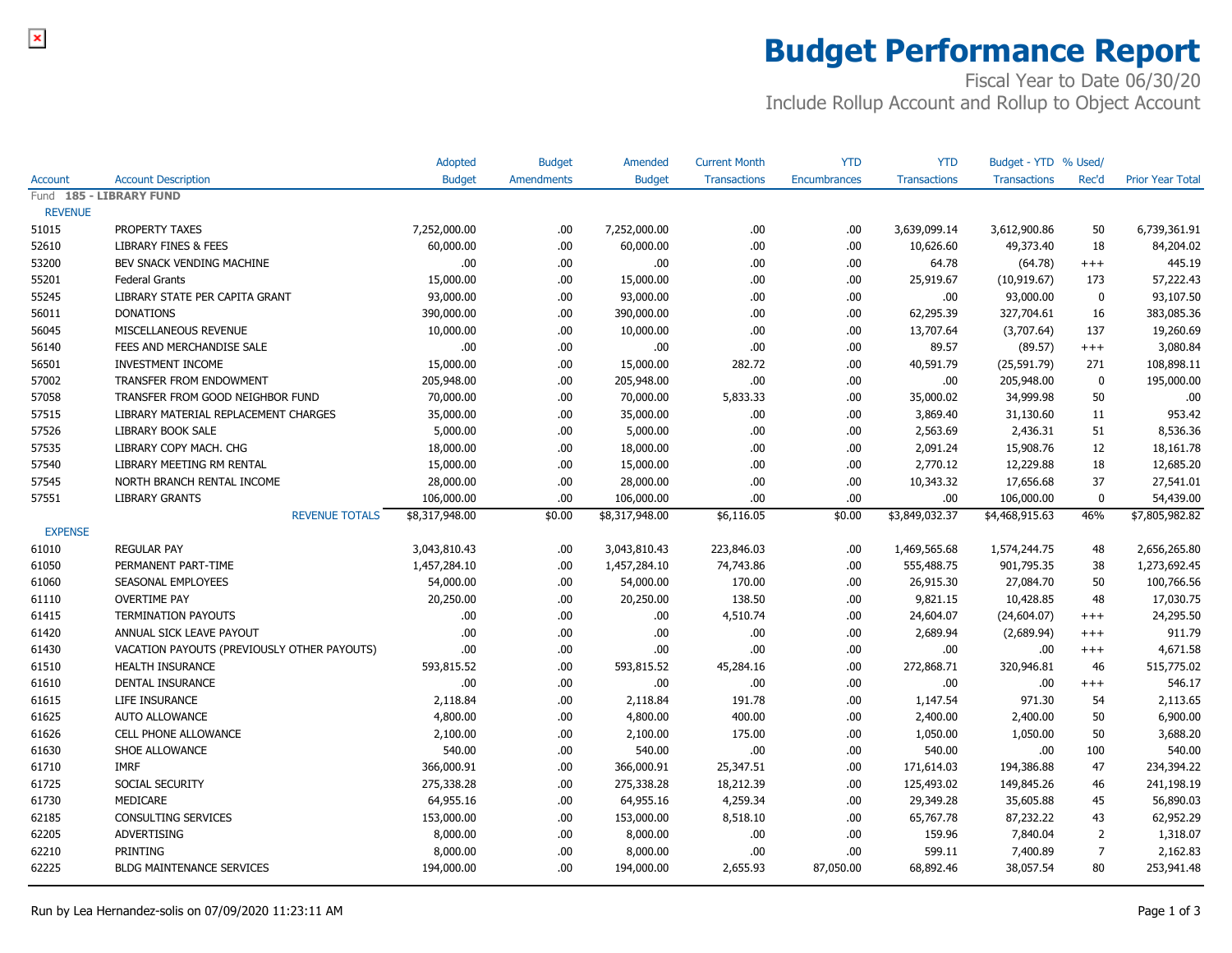## **Budget Performance Report**

Fiscal Year to Date 06/30/20

Include Rollup Account and Rollup to Object Account

| <b>Budget</b><br><b>Budget</b><br>Rec'd<br><b>Account Description</b><br><b>Amendments</b><br><b>Transactions</b><br>Encumbrances<br><b>Transactions</b><br><b>Transactions</b><br><b>Account</b><br>Fund 185 - LIBRARY FUND<br><b>EXPENSE</b> | <b>Prior Year Total</b><br>.00<br>.00 |
|------------------------------------------------------------------------------------------------------------------------------------------------------------------------------------------------------------------------------------------------|---------------------------------------|
|                                                                                                                                                                                                                                                |                                       |
|                                                                                                                                                                                                                                                |                                       |
|                                                                                                                                                                                                                                                |                                       |
| 62235<br>OFFICE EQUIPMENT MAINT<br>10,000.00<br>.00.<br>10,000.00<br>.00.<br>.00<br>.00.<br>10,000.00<br>0                                                                                                                                     |                                       |
| 62245<br>1,300.00<br>.00.<br>1,300.00<br>.00.<br>.00<br>.00.<br>1,300.00<br>OTHER EQMT MAINTENANCE<br>0                                                                                                                                        |                                       |
| 62275<br>2,600.00<br>.00.<br>2,600.00<br>.00.<br>.00<br>890.85<br>1,709.15<br>POSTAGE CHARGEBACKS<br>34                                                                                                                                        | 5,073.84                              |
| 62290<br><b>TUITION</b><br>15,000.00<br>.00.<br>15,000.00<br>.00.<br>.00<br>1,758.00<br>13,242.00<br>12                                                                                                                                        | 15,324.00                             |
| 62295<br><b>TRAINING &amp; TRAVEL</b><br>.00.<br>42,000.00<br>59.00<br>12,720.82<br>29,279.18<br>30<br>42,000.00<br>.00                                                                                                                        | 31,030.15                             |
| 453.33<br>2,720.02<br>50<br>62305<br>RENTAL OF AUTO-FLEET MAINTENANCE<br>5,440.00<br>.00.<br>5,440.00<br>.00<br>2,719.98                                                                                                                       | 5,439.96                              |
| 62309<br>.00.<br>4,885.00<br>407.08<br>2,442.52<br>2,442.48<br>50<br>RENTAL OF AUTO REPLACEMENT<br>4,885.00<br>.00                                                                                                                             | 4,884.94                              |
| 221.80<br>778.20<br>22<br>62315<br><b>POSTAGE</b><br>1,000.00<br>.00.<br>1,000.00<br>.00.<br>.00                                                                                                                                               | 1,815.57                              |
| IT COMPUTER SOFTWARE<br>.00<br>.00.<br>68,957.87<br>158,492.63<br>31<br>62340<br>228,600.00<br>228,600.00<br>1,149.50                                                                                                                          | 160,193.92                            |
| 62341<br>INTERNET SOLUTION PROVIDERS<br>235,000.00<br>.00.<br>235,000.00<br>25,102.83<br>19,177.20<br>97,853.84<br>117,968.96<br>50                                                                                                            | 218,463.01                            |
| .00.<br>849.00<br>62360<br>MEMBERSHIP DUES<br>2,100.00<br>.00.<br>2,100.00<br>.00<br>1,251.00<br>40                                                                                                                                            | 2,139.00                              |
| <b>RENTALS</b><br>4,900.31<br>62375<br>59,740.00<br>.00<br>59,740.00<br>.00<br>24,501.55<br>35,238.45<br>41                                                                                                                                    | 59,623.26                             |
| 62380<br>COPY MACHINE CHARGES<br>12,900.00<br>.00.<br>12,900.00<br>(3.18)<br>.00<br>2,826.06<br>10,073.94<br>22                                                                                                                                | 6,706.11                              |
| .00.<br>62506<br><b>WORK- STUDY</b><br>9,700.00<br>.00.<br>9,700.00<br>.00<br>.00.<br>9,700.00<br>$\mathbf 0$                                                                                                                                  | 9,435.83                              |
| 62705<br>348.75<br>2,190.66<br>62<br><b>BANK SERVICE CHARGES</b><br>5,700.00<br>.00<br>5,700.00<br>.00<br>3,509.34                                                                                                                             | 6,923.34                              |
| .00.<br>1,380.70<br>9,639.32<br>20,260.68<br>32<br>64015<br><b>NATURAL GAS</b><br>29,900.00<br>29,900.00<br>.00                                                                                                                                | 23,896.51                             |
| .00.<br>775<br>64505<br>TELECOMMUNICATIONS<br>3,500.00<br>.00.<br>3,500.00<br>.00<br>27,118.82<br>(23, 618.82)                                                                                                                                 | 17,905.35                             |
| TELECOMMUNICATIONS - WIRELESS<br>199.41<br>819.01<br>64540<br>2,000.00<br>.00.<br>2,000.00<br>.00<br>1,180.99<br>41                                                                                                                            | 2,568.58                              |
| <b>FOOD</b><br>.00.<br>65025<br>20,000.00<br>.00.<br>20,000.00<br>.00<br>2,507.14<br>17,492.86<br>13                                                                                                                                           | 15,407.35                             |
| 33<br>65040<br><b>JANITORIAL SUPPLIES</b><br>12,000.00<br>.00.<br>12,000.00<br>333.65<br>.00<br>3,952.42<br>8,047.58                                                                                                                           | 10,285.36                             |
| 65050<br>BLDG MAINTENANCE MATERIAL<br>30,000.00<br>.00.<br>30,000.00<br>1,390.60<br>.00<br>8,553.13<br>21,446.87<br>29                                                                                                                         | 25,319.64                             |
| 440.00<br>8,070.43<br>20<br>65095<br>OFFICE SUPPLIES<br>70,000.00<br>.00<br>70,000.00<br>6,002.62<br>55,926.95                                                                                                                                 | 77,172.92                             |
| 237,750.00<br>.00.<br>2,728.05<br>29,124.92<br>28,774.06<br>65100<br>LIBRARY SUPPLIES<br>237,750.00<br>179,851.02<br>24                                                                                                                        | 116,931.29                            |
| 25,000.00<br>65125<br>OTHER COMMODITIES<br>25,000.00<br>.00.<br>25,000.00<br>.00.<br>.00<br>.00.<br>$\mathbf 0$                                                                                                                                | .00                                   |
| 65503<br>FURNITURE / FIXTURES / EQUIPMENT<br>5,500.00<br>.00<br>5,500.00<br>.00.<br>.00<br>.00.<br>5,500.00<br>0                                                                                                                               | 2,348.36                              |
| 65550<br>AUTOMOTIVE EQUIPMENT<br>7,000.00<br>.00.<br>7,000.00<br>.00.<br>.00<br>.00.<br>7,000.00<br>0                                                                                                                                          | 4.95                                  |
| 65555<br>IT COMPUTER HARDWARE<br>45,000.00<br>.00.<br>45,000.00<br>.00.<br>.00<br>9,088.26<br>35,911.74<br>20                                                                                                                                  | 36,111.67                             |
| .00.<br>.00.<br>65628<br>Library Electronic Resources<br>.00<br>.00<br>.00<br>.00<br>.00<br>$^{+++}$                                                                                                                                           | 26,838.59                             |
| 65630<br><b>LIBRARY BOOKS</b><br>591,300.00<br>.00.<br>14,888.09<br>251,585.17<br>339,714.83<br>43<br>591,300.00<br>.00                                                                                                                        | 503,426.63                            |
| 65635<br>PERIODICALS<br>18,700.00<br>.00<br>18,700.00<br>.00.<br>.00<br>5,516.21<br>13,183.79<br>29                                                                                                                                            | 18,692.45                             |
| 65641<br>AUDIO VISUAL COLLECTIONS<br>120,700.00<br>.00.<br>120,700.00<br>.00.<br>.00<br>42,434.28<br>78,265.72<br>35                                                                                                                           | 95,516.77                             |
| 65650<br>VISUAL MEDIA COLLECTION<br>.00<br>.00<br>.00<br>.00.<br>.00<br>.00<br>.00<br>$^{+++}$                                                                                                                                                 | 999.00                                |
| .00<br>.00<br>.00.<br>.00<br>.00<br>66019<br>COMPONENT UNIT DISBURSEMENT<br>.00.<br>.00<br>$^{+++}$                                                                                                                                            | 427,462.00                            |
| .00<br>.00<br>50<br>66131<br>TRANSFER TO GENERAL FUND<br>274,050.00<br>274,050.00<br>22,837.50<br>137,025.00<br>137,025.00                                                                                                                     | .00                                   |
| <b>EXPENSE TOTALS</b><br>\$8,376,378.24<br>\$0.00<br>\$8,376,378.24<br>\$483,919.46<br>\$142,504.24<br>\$3,583,301.70<br>\$4,650,572.30<br>44%                                                                                                 | \$7,387,994.93                        |
|                                                                                                                                                                                                                                                |                                       |
| Fund 185 - LIBRARY FUND Totals                                                                                                                                                                                                                 |                                       |
| <b>REVENUE TOTALS</b><br>8,317,948.00<br>.00<br>8,317,948.00<br>6,116.05<br>.00<br>3,849,032.37<br>4,468,915.63<br>46%                                                                                                                         | 7,805,982.82                          |
| <b>EXPENSE TOTALS</b><br>8,376,378.24<br>.00<br>8,376,378.24<br>483,919.46<br>142,504.24<br>3,583,301.70<br>4,650,572.30<br>44%                                                                                                                | 7,387,994.93                          |